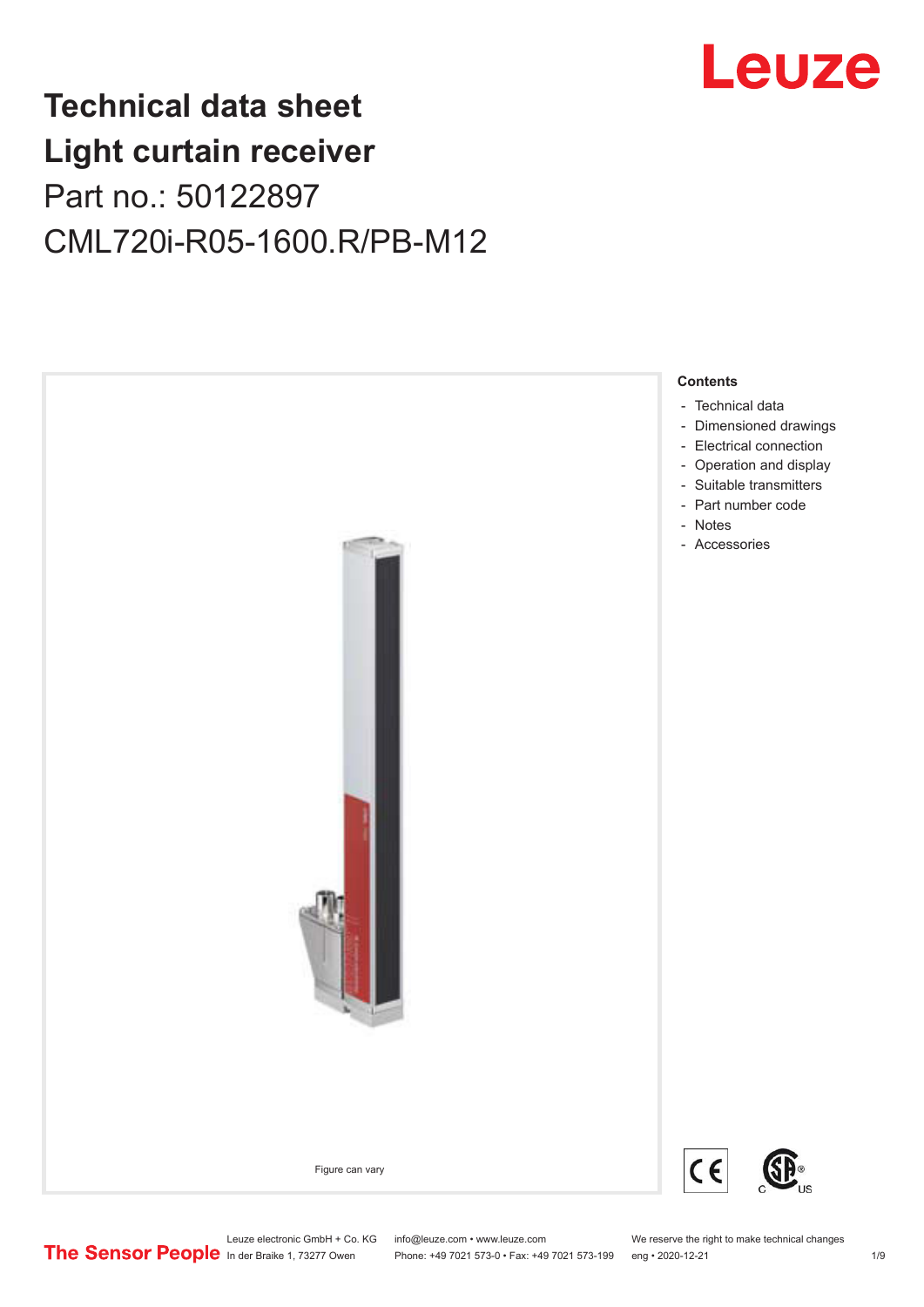### <span id="page-1-0"></span>**Technical data**

# Leuze

| <b>Basic data</b>                                 |                                                                                                             |
|---------------------------------------------------|-------------------------------------------------------------------------------------------------------------|
| <b>Series</b>                                     | 720                                                                                                         |
| <b>Operating principle</b>                        | Throughbeam principle                                                                                       |
| Device type                                       | Receiver                                                                                                    |
| <b>Contains</b>                                   | Accessories for the use of the BT-2R1                                                                       |
| <b>Application</b>                                | Object measurement                                                                                          |
| <b>Special version</b>                            |                                                                                                             |
| <b>Special version</b>                            | Crossed-beam scanning                                                                                       |
|                                                   | Diagonal-beam scanning                                                                                      |
|                                                   | Parallel-beam scanning                                                                                      |
| <b>Optical data</b>                               |                                                                                                             |
| <b>Operating range</b>                            | Guaranteed operating range                                                                                  |
| <b>Operating range</b>                            | 0.13.5m                                                                                                     |
| <b>Operating range limit</b>                      | Typical operating range                                                                                     |
| <b>Operating range limit</b>                      | 0.14.5m                                                                                                     |
| <b>Measurement field length</b>                   | 1.600 mm                                                                                                    |
| <b>Number of beams</b>                            | 320 Piece(s)                                                                                                |
| Beam spacing                                      | 5 <sub>mm</sub>                                                                                             |
| <b>Measurement data</b>                           |                                                                                                             |
| Minimum object diameter                           | 10 mm                                                                                                       |
| <b>Electrical data</b>                            |                                                                                                             |
|                                                   |                                                                                                             |
| <b>Protective circuit</b>                         | Polarity reversal protection                                                                                |
|                                                   | Short circuit protected                                                                                     |
|                                                   | <b>Transient protection</b>                                                                                 |
| Performance data                                  |                                                                                                             |
| Supply voltage U <sub>B</sub>                     | 18  30 V, DC                                                                                                |
| <b>Residual ripple</b>                            | 0  15 %, From $U_{\rm B}$                                                                                   |
| <b>Open-circuit current</b>                       | 0  350 mA, The specified values refer<br>to the entire package consisting of trans-<br>mitter and receiver. |
|                                                   |                                                                                                             |
| Inputs/outputs selectable<br>Output current, max. | 100 mA                                                                                                      |
|                                                   | $6,000 \Omega$                                                                                              |
| Input resistance                                  |                                                                                                             |
| Number of inputs/outputs selectable 2 Piece(s)    |                                                                                                             |
| Type                                              | Inputs/outputs selectable                                                                                   |
| Voltage type, outputs                             | <b>DC</b>                                                                                                   |
| Switching voltage, outputs                        | Typ. $U_R / 0 V$                                                                                            |
| Voltage type, inputs                              | <b>DC</b>                                                                                                   |
| Switching voltage, inputs                         | high: ≥6V                                                                                                   |
|                                                   | $low: 4V$                                                                                                   |
|                                                   |                                                                                                             |
| Input/output 1                                    | 1 <sub>ms</sub>                                                                                             |
| Activation/disable delay                          |                                                                                                             |
| <b>Timing</b>                                     |                                                                                                             |
| Cycle time                                        | 10 <sub>ms</sub>                                                                                            |
| Response time per beam                            | $30 \mu s$                                                                                                  |
| <b>Interface</b>                                  |                                                                                                             |
| Type                                              | PROFIBUS DP                                                                                                 |
|                                                   |                                                                                                             |
| <b>PROFIBUS DP</b><br><b>Function</b>             | Process                                                                                                     |
|                                                   |                                                                                                             |

| <b>Service interface</b>       |                              |
|--------------------------------|------------------------------|
| Type                           | IO-Link                      |
|                                |                              |
| <b>IO-Link</b>                 |                              |
| <b>Function</b>                | Configuration via software   |
|                                | Service                      |
| <b>Connection</b>              |                              |
|                                |                              |
| <b>Number of connections</b>   | 2 Piece(s)<br>Rear side      |
| <b>Plug outlet</b>             |                              |
| <b>Connection 1</b>            |                              |
| <b>Function</b>                | Configuration interface      |
|                                | Connection to transmitter    |
|                                | Signal IN                    |
|                                | Signal OUT                   |
|                                | Voltage supply               |
| <b>Type of connection</b>      | Connector                    |
| <b>Thread size</b>             | M <sub>12</sub>              |
| <b>Type</b>                    | Male                         |
| <b>Material</b>                | Metal                        |
| No. of pins                    | 8-pin                        |
| <b>Encoding</b>                | A-coded                      |
| <b>Connection 2</b>            |                              |
| <b>Function</b>                | <b>BUS IN</b>                |
|                                | <b>BUS OUT</b>               |
| <b>Type of connection</b>      | Connector                    |
| <b>Thread size</b>             | M <sub>12</sub>              |
| Type                           | Female                       |
| <b>Material</b>                | Metal                        |
| No. of pins                    | 5-pin                        |
| Encoding                       | B-coded                      |
| <b>Mechanical data</b>         |                              |
| Design                         | Cubic                        |
| Dimension (W x H x L)          | 29 mm x 35.4 mm x 1,623 mm   |
| <b>Housing material</b>        | Metal                        |
| <b>Metal housing</b>           | Aluminum                     |
| Lens cover material            | Plastic                      |
| Net weight                     | 1,800 g                      |
| <b>Housing color</b>           | Silver                       |
| Type of fastening              | Groove mounting              |
|                                | Via optional mounting device |
| <b>Operation and display</b>   |                              |
|                                |                              |
| Type of display                | LED                          |
| <b>Number of LEDs</b>          | OLED display                 |
| Type of configuration          | 2 Piece(s)<br>Software       |
|                                | Teach-in                     |
|                                |                              |
| <b>Environmental data</b>      |                              |
| Ambient temperature, operation | $-3060 °C$                   |
| Ambient temperature, storage   | $-40$ 70 °C                  |
|                                |                              |
|                                |                              |

Leuze electronic GmbH + Co. KG info@leuze.com • www.leuze.com We reserve the right to make technical changes In der Braike 1, 73277 Owen Phone: +49 7021 573-0 • Fax: +49 7021 573-199 eng • 2020-12-21 299 Phone: +49 7021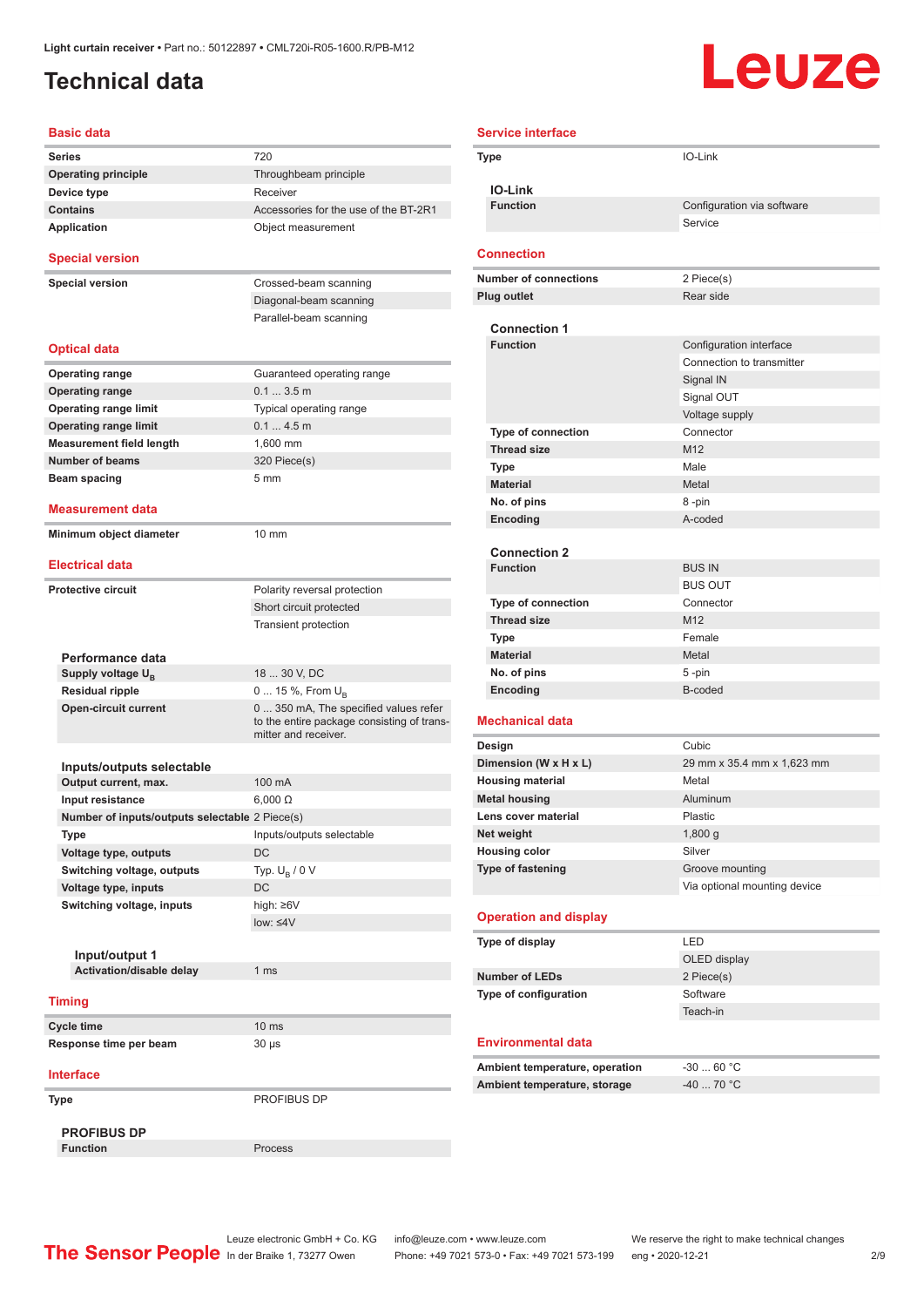## **Technical data**

# Leuze

#### **Certifications**

| Degree of protection     | IP 65         |
|--------------------------|---------------|
| <b>Protection class</b>  | Ш             |
| <b>Certifications</b>    | c CSA US      |
| <b>Standards applied</b> | IEC 60947-5-2 |
|                          |               |

#### **Classification**

| <b>Customs tariff number</b> | 90314990 |
|------------------------------|----------|
| eCl@ss 5.1.4                 | 27270910 |
| eCl@ss 8.0                   | 27270910 |
| eCl@ss 9.0                   | 27270910 |
| eCl@ss 10.0                  | 27270910 |
| eCl@ss 11.0                  | 27270910 |
| <b>ETIM 5.0</b>              | EC002549 |
| <b>ETIM 6.0</b>              | EC002549 |
| <b>ETIM 7.0</b>              | EC002549 |
|                              |          |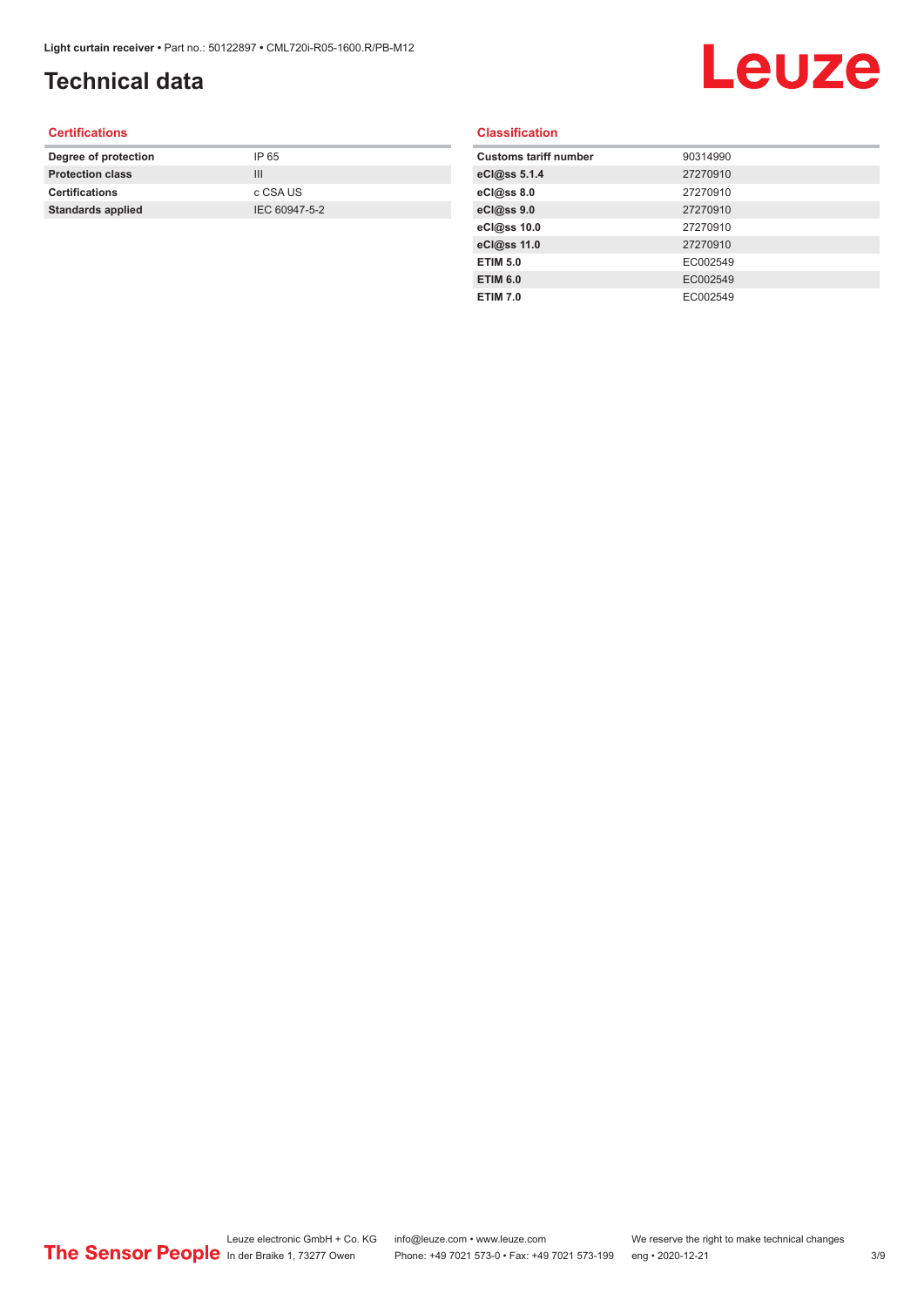#### <span id="page-3-0"></span>**Dimensioned drawings**

All dimensions in millimeters



A Beam spacing 5 mm

G Fastening groove

- B Measurement field length 1600 mm
- F M6 thread
- R Receiver
	- Y 2.5 mm

T Transmitter

## **Leuze**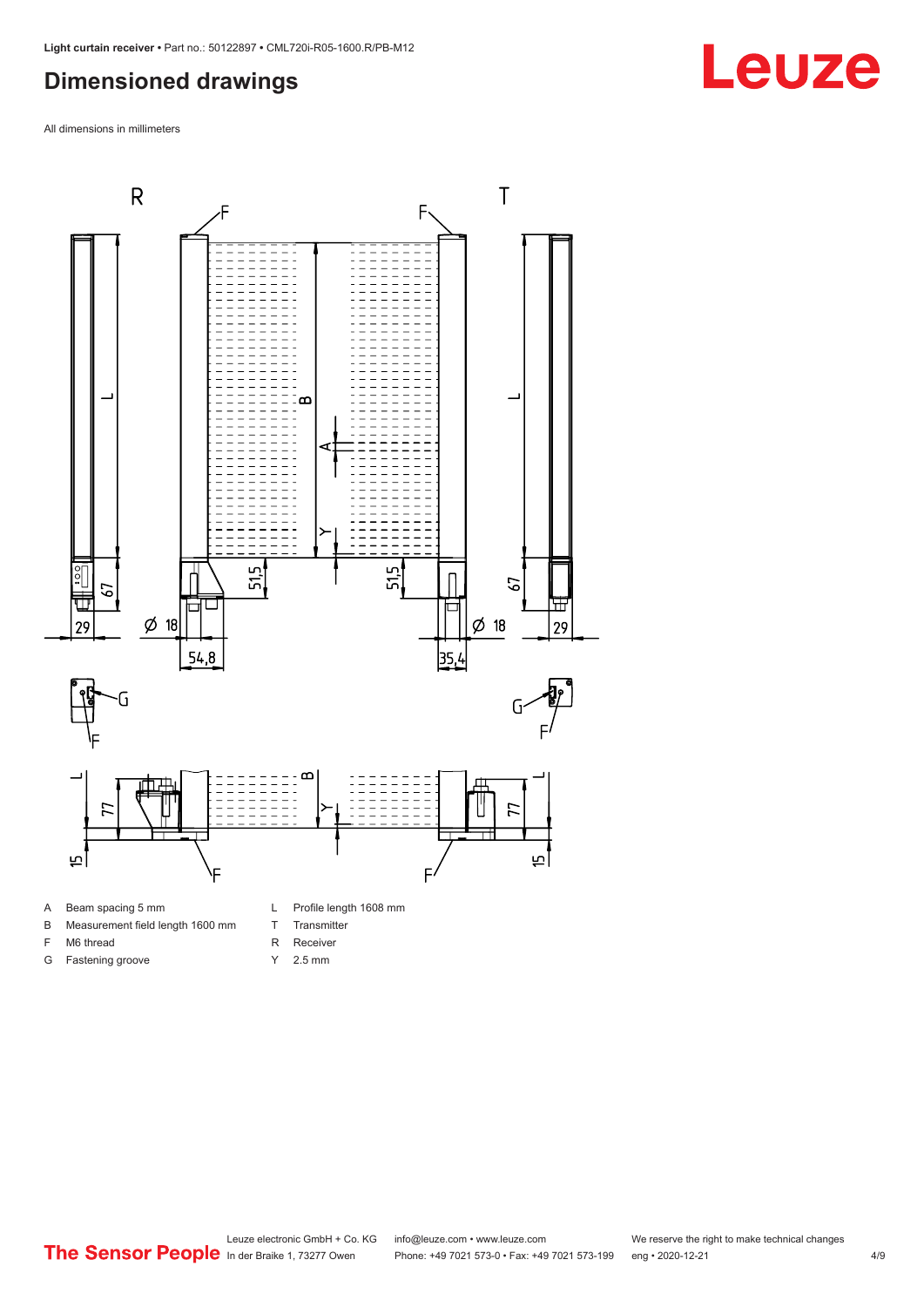#### <span id="page-4-0"></span>**Dimensioned drawings**





## **Electrical connection**

**Connection 1**

| <b>Function</b>    | Configuration interface   |  |
|--------------------|---------------------------|--|
|                    | Connection to transmitter |  |
|                    | Signal IN                 |  |
|                    | Signal OUT                |  |
|                    | Voltage supply            |  |
| Type of connection | Connector                 |  |
| <b>Thread size</b> | M12                       |  |
| <b>Type</b>        | Male                      |  |
| <b>Material</b>    | Metal                     |  |
| No. of pins        | 8-pin                     |  |
| Encoding           | A-coded                   |  |

#### **Pin Pin assignment**

| 1              | $V +$            |  |  |
|----------------|------------------|--|--|
| $\overline{2}$ | I/O <sub>1</sub> |  |  |
| 3              | <b>GND</b>       |  |  |
| $\overline{4}$ | IO-Link          |  |  |
| 5              | I/O <sub>2</sub> |  |  |
| 6              | RS 485 Tx+       |  |  |
| 7              | RS 485 Tx+       |  |  |
| 8              | <b>FE/SHIELD</b> |  |  |
|                |                  |  |  |



#### **Connection 2**

| <b>Function</b>    | <b>BUS IN</b>  |
|--------------------|----------------|
|                    | <b>BUS OUT</b> |
| Type of connection | Connector      |
| <b>Thread size</b> | M12            |
| <b>Type</b>        | Female         |
| <b>Material</b>    | Metal          |
| No. of pins        | $5$ -pin       |
| Encoding           | B-coded        |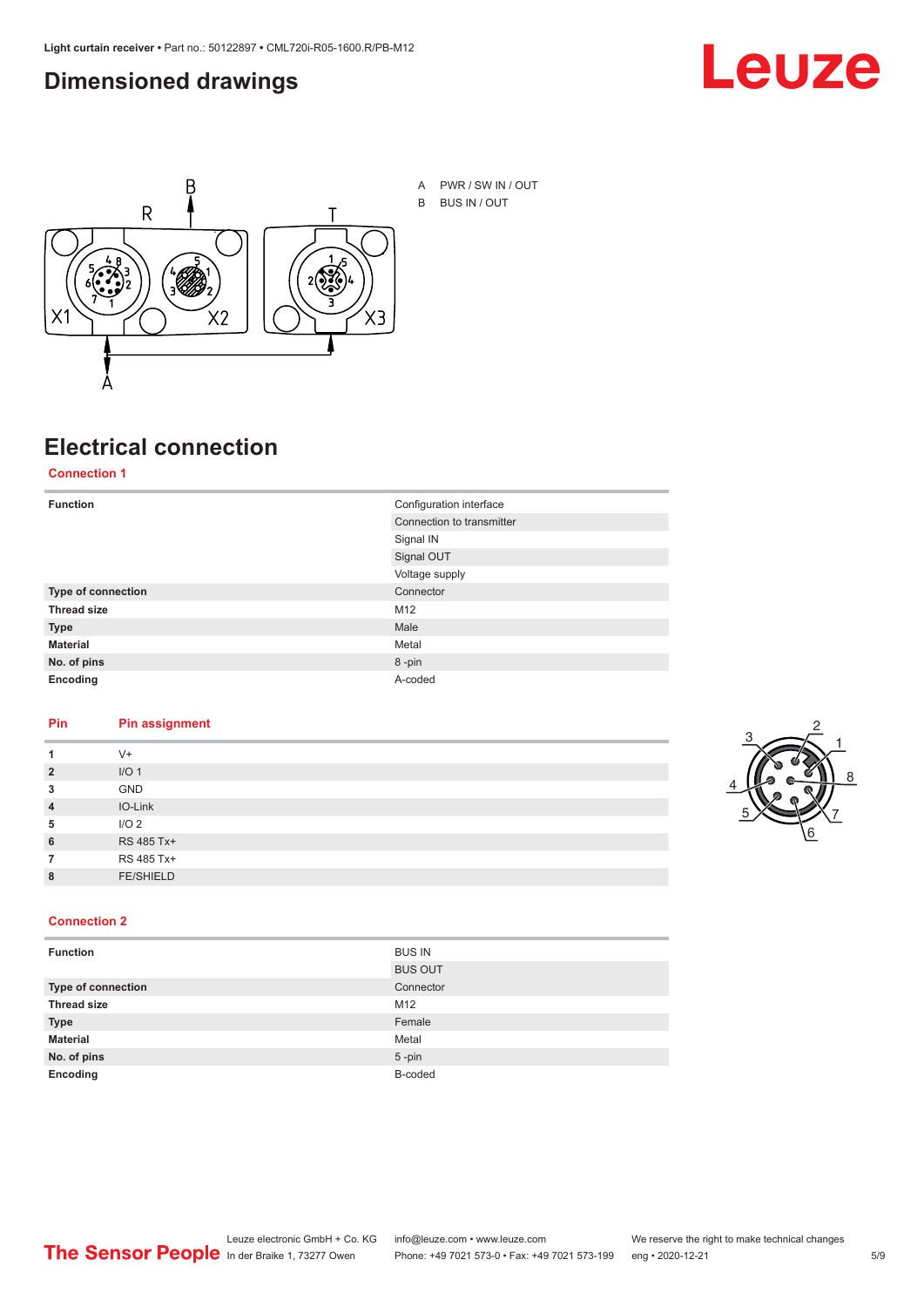## <span id="page-5-0"></span>**Electrical connection**

| Pin | Pin assignment   |  |
|-----|------------------|--|
|     | V+               |  |
| ∍   | Tx-              |  |
| 3   | PB GND           |  |
|     | Tx+              |  |
| 5   | <b>FE/SHIELD</b> |  |

## **Operation and display**

| <b>LED</b>     | <b>Display</b>           | <b>Meaning</b>                         |
|----------------|--------------------------|----------------------------------------|
|                | Green, continuous light  | Operational readiness                  |
|                | Green, flashing          | Teach / error                          |
| $\overline{2}$ | Yellow, continuous light | Light path free, with function reserve |
|                | Yellow, flashing         | No function reserve                    |
|                | Off                      | Object detected                        |

#### **Suitable transmitters**

| Part no. | <b>Designation</b>         | <b>Article</b>               | <b>Description</b>                                                          |
|----------|----------------------------|------------------------------|-----------------------------------------------------------------------------|
| 50119468 | CML720i-T05-<br>1600.R-M12 | Light curtain<br>transmitter | Operating range: 0.1  3.5 m<br>Connection: Connector, M12, Rear side, 5-pin |

#### **Part number code**

Part designation: **CML7XXi-YZZ-AAAA.BCCCDDD-EEEFFF**

| <b>CML</b>  | <b>Operating principle</b><br>Measuring light curtain                                                                                     |
|-------------|-------------------------------------------------------------------------------------------------------------------------------------------|
| 7XXi        | <b>Series</b><br>720i: 720i series<br>730i: 730i series                                                                                   |
| Y           | Device type<br>T: transmitter<br>R: receiver                                                                                              |
| <b>ZZ</b>   | <b>Beam spacing</b><br>$05:5$ mm<br>10:10 mm<br>20:20 mm<br>40:40 mm                                                                      |
| <b>AAAA</b> | Measurement field length [mm], dependent on beam spacing                                                                                  |
| B           | Equipment<br>A: connector outlet, axial<br>R: rear connector outlet                                                                       |
| CCC         | Interface<br>L: IO-Link<br>/CN: CANopen<br>/PB: PROFIBUS<br>/PN: PROFINET<br>/CV: Analog current and voltage output<br>/D3: RS 485 Modbus |

**Leuze**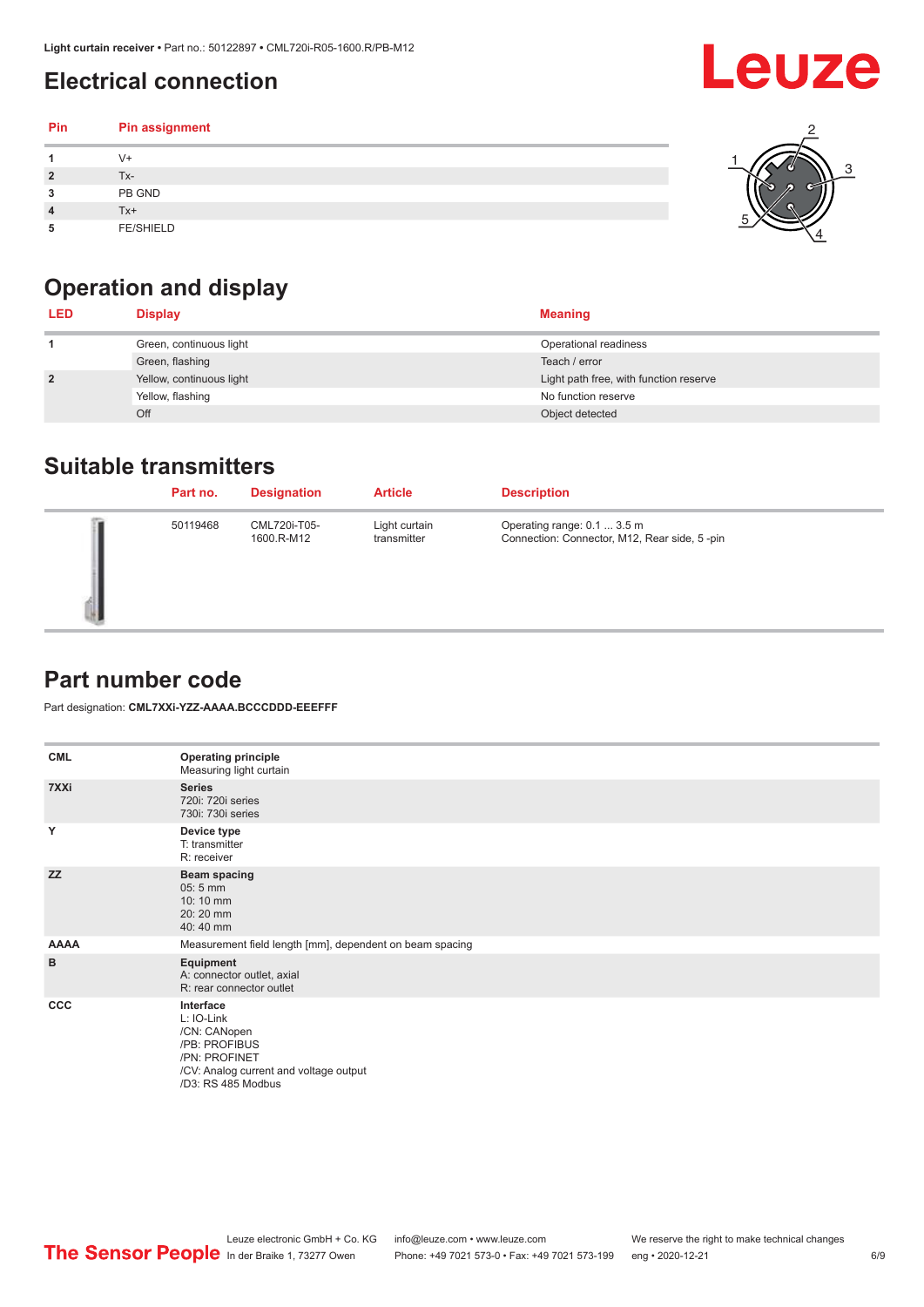#### <span id="page-6-0"></span>**Part number code**



| <b>DDD</b>  | <b>Special equipment</b><br>-PS: Power Setting                                                  |
|-------------|-------------------------------------------------------------------------------------------------|
| <b>EEE</b>  | <b>Electrical connection</b><br>M12: M12 connector                                              |
| <b>FFF</b>  | -EX: Explosion protection                                                                       |
| <b>Note</b> |                                                                                                 |
|             | $\&$ A list with all available device types can be found on the Leuze website at www.leuze.com. |

#### **Notes**

| Observe intended use!                                                                                                                                                                                                      |
|----------------------------------------------------------------------------------------------------------------------------------------------------------------------------------------------------------------------------|
| $\%$ This product is not a safety sensor and is not intended as personnel protection.<br>₹ The product may only be put into operation by competent persons.<br>♦ Only use the product in accordance with its intended use. |



#### **For UL applications:**

ª For UL applications, use is only permitted in Class 2 circuits in accordance with the NEC (National Electric Code). ª These proximity switches shall be used with UL Listed Cable assemblies rated 30V, 0.5A min, in the field installation, or equivalent (categories: CYJV/ CYJV7 or PVVA/PVVA7)

#### **Accessories**

### Connection technology - Connection cables

|         | Part no. | <b>Designation</b>     | <b>Article</b>   | <b>Description</b>                                                                                                                                         |
|---------|----------|------------------------|------------------|------------------------------------------------------------------------------------------------------------------------------------------------------------|
| ▤<br>WD | 50132079 | KD U-M12-5A-V1-<br>050 | Connection cable | Connection 1: Connector, M12, Axial, Female, A-coded, 5-pin<br>Connection 2: Open end<br>Shielded: No<br>Cable length: 5,000 mm<br>Sheathing material: PVC |

#### Connection technology - Y distribution cables

|        |   | Part no. | <b>Designation</b>          | <b>Article</b>        | <b>Description</b>                                                                                                                                                                                                                                                                                  |
|--------|---|----------|-----------------------------|-----------------------|-----------------------------------------------------------------------------------------------------------------------------------------------------------------------------------------------------------------------------------------------------------------------------------------------------|
| 圔<br>⋿ | Ø | 50118183 | K-Y1 M12A-5m-<br>M12A-S-PUR | Interconnection cable | Connection 1: Connector, M12, Axial, Female, A-coded, 5-pin<br>Connection 2: Connector, M12, Axial, Male, A-coded, 5-pin<br>Connection 3: Connector, M12, Axial, Female, A-coded, 8-pin<br>Shielded: Yes<br>Cable length fork 1: 5,000 mm<br>Cable length fork 2: 150 mm<br>Sheathing material: PUR |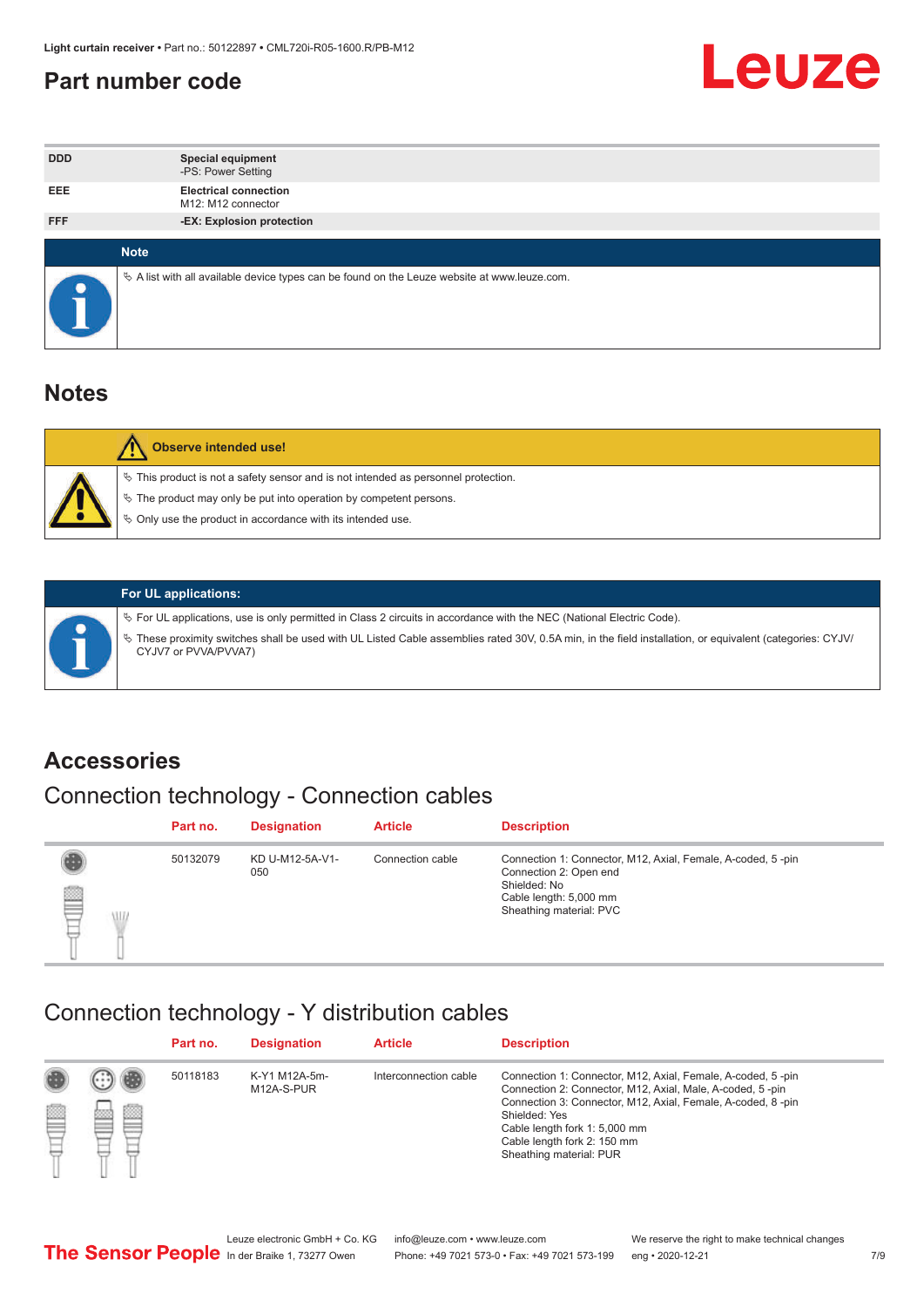#### **Accessories**

# **Leuze**

|     |        | Part no. | <b>Designation</b>           | <b>Article</b>        | <b>Description</b>                                                                                                                                                                                                                                                                             |
|-----|--------|----------|------------------------------|-----------------------|------------------------------------------------------------------------------------------------------------------------------------------------------------------------------------------------------------------------------------------------------------------------------------------------|
| 622 | æ<br>鍃 | 50123265 | K-YPB M12A-5m-<br>M12A-S-PUR | Interconnection cable | Suitable for interface: PROFIBUS DP<br>Connection 1: Connector, M12, Axial, Male, B-coded, 5-pin<br>Connection 2: Cable with connector, M12, Axial, Female, B-coded, 5-pin<br>Connection 3: Cable with connector, M12, Axial, Male, B-coded, 5-pin<br>Shielded: Yes<br>Sheathing material: PUR |

#### Mounting technology - Mounting brackets

|               | Part no. | <b>Designation</b> | <b>Article</b>      | <b>Description</b>                                                                                                                                                                                                        |
|---------------|----------|--------------------|---------------------|---------------------------------------------------------------------------------------------------------------------------------------------------------------------------------------------------------------------------|
| $\frac{1}{2}$ | 50142900 | BT 700M.5-2SET     | Mounting device set | Design of mounting device: Bracket mounting<br>Fastening, at system: Through-hole mounting, T slotted hole<br>Mounting bracket, at device: Screw type, Sliding block<br>Type of mounting device: Rigid<br>Material: Steel |

### Mounting technology - Swivel mounts

| Part no. | <b>Designation</b> | <b>Article</b>       | <b>Description</b>                                                                                                                                          |
|----------|--------------------|----------------------|-------------------------------------------------------------------------------------------------------------------------------------------------------------|
| 429046   | <b>BT-2R1</b>      | Mounting bracket set | Fastening, at system: Through-hole mounting<br>Mounting bracket, at device: Clampable<br>Type of mounting device: Turning, 360°<br>Material: Metal, Plastic |

#### Configuration devices

| Part no. | <b>Designation</b>             | <b>Article</b>  | <b>Description</b>                                                       |
|----------|--------------------------------|-----------------|--------------------------------------------------------------------------|
| 50121098 | SET MD12-US2-IL1.1<br>$+$ Zub. | Diagnostics set | Interface: USB<br>Connections: 2 Piece(s)<br>Degree of protection: IP 20 |

#### Services

| Part no. | <b>Designation</b> | <b>Article</b>   | <b>Description</b>                                                                                                                                                                                                                                                                                                                                                                                                              |
|----------|--------------------|------------------|---------------------------------------------------------------------------------------------------------------------------------------------------------------------------------------------------------------------------------------------------------------------------------------------------------------------------------------------------------------------------------------------------------------------------------|
| S981001  | CS10-S-110         | Start-up support | Details: Performed at location of customer's choosing, duration: max. 10<br>hours.<br>Conditions: Devices and connection cables are already mounted, price not<br>including travel costs and, if applicable, accommodation expenses.<br>Restrictions: No mechanical (mounting) and electrical (wiring) work<br>performed, no changes (attachments, wiring, programming) to third-party<br>components in the nearby environment. |
| S981005  | CS10-T-110         | Product training | Details: Location and content to be agreed upon, duration: max. 10 hours.<br>Conditions: Price not including travel costs and, if applicable, accommodation<br>expenses.<br>Restrictions: Travel costs and accommodation expenses charged separately<br>and according to expenditure.                                                                                                                                           |